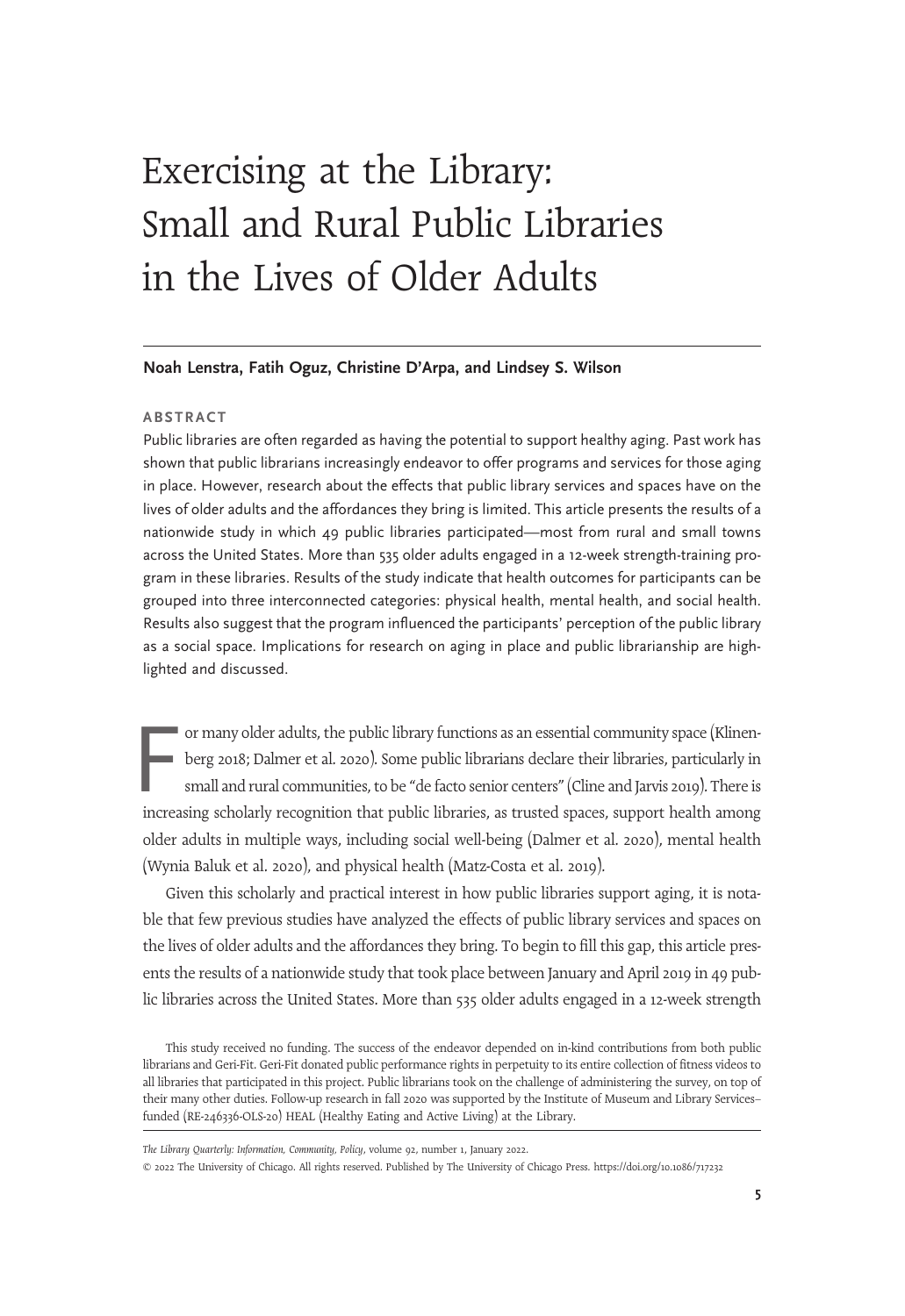training program in these libraries. By analyzing how participants engaged with this program itself a unique cross-sector partnership—this study sets the stage for future research on public libraries in the lives of adults aging in place, particularly in small and rural communities.

## Literature Review

This study addresses two major gaps in the research literature: How do older adults engage in library services designed for them, and what are the health impacts of library services on the lives of adults aging in place? Beyond addressing these two questions, this study also raises a call for more research on these topics, particularly in small and rural communities, which, as will be shown, are understudied. As trusted public spaces at the heart of their communities, small and rural public libraries are well situated to support aging in place, defined by the US Centers for Disease Control and Prevention (CDC 2009) as "the ability to live in one's own home and community safely, independently, and comfortably, regardless of age, income, or ability level."

A significant body of research demonstrates the benefits of aging in place, including increased autonomy and a general sense of well-being (Rosenwohl-Mack et al. 2020). In the United States, nearly 90% of older adults report a strong desire to remain in their homes for as long as possible (Farber et al. 2011). This preference has resulted in policy work focused on how to most effectively foster age-friendly and dementia-friendly communities (Buckner et al. 2018).

Currently, however, not all who wish to age in place are able to do so. Prominent among barriers is a lack of community services, including "exercise programs," which are essential to building physical capacity and skills (Brim, Fromhold, and Blaney 2021, 5). These barriers are compounded in rural communities. Rural Americans tend to frame aging in place "within a more holistic context of health," which goes beyond access to services to include access to "social interaction"(Bacsu et al. 2014, 328). This study builds on these findings by framing the challenges faced by people aging in place as multifaceted. Too often the focus is on physical ability, but we argue that there are three interconnected aspects: social, physical, and mental.

As they endeavor to age in place, older adults in the United States often struggle with issues related to each of those three areas. According to the World Health Organization (2017), the most common mental health issue among people age 60 and older is depression. In the United States, at least 15%–20% of adults older than 65 have experienced depression (CDC 2010). Among older adults, depression is often associated with loneliness and social isolation (O'Rourke, Collins, and Sidani 2018). In terms of physical health, as few as 27% of people age 65 years and older in the United States meet recommended minimal physical activity guidelines (Matz-Costa et al. 2019, 1007). To address these public health issues, gerontologists argue for developing new strategies that are "health-promoting on multiple levels (i.e., physically, cognitively, socially, emotionally)"(Matz Costa et al. 2019, 1008). These strategies are recommended to be implemented in safe, trusted, community spaces, such as a "public library" (Matz Costa et al. 2019, 1011). The challenge for public libraries, and for other community-based institutions supporting aging in place, is to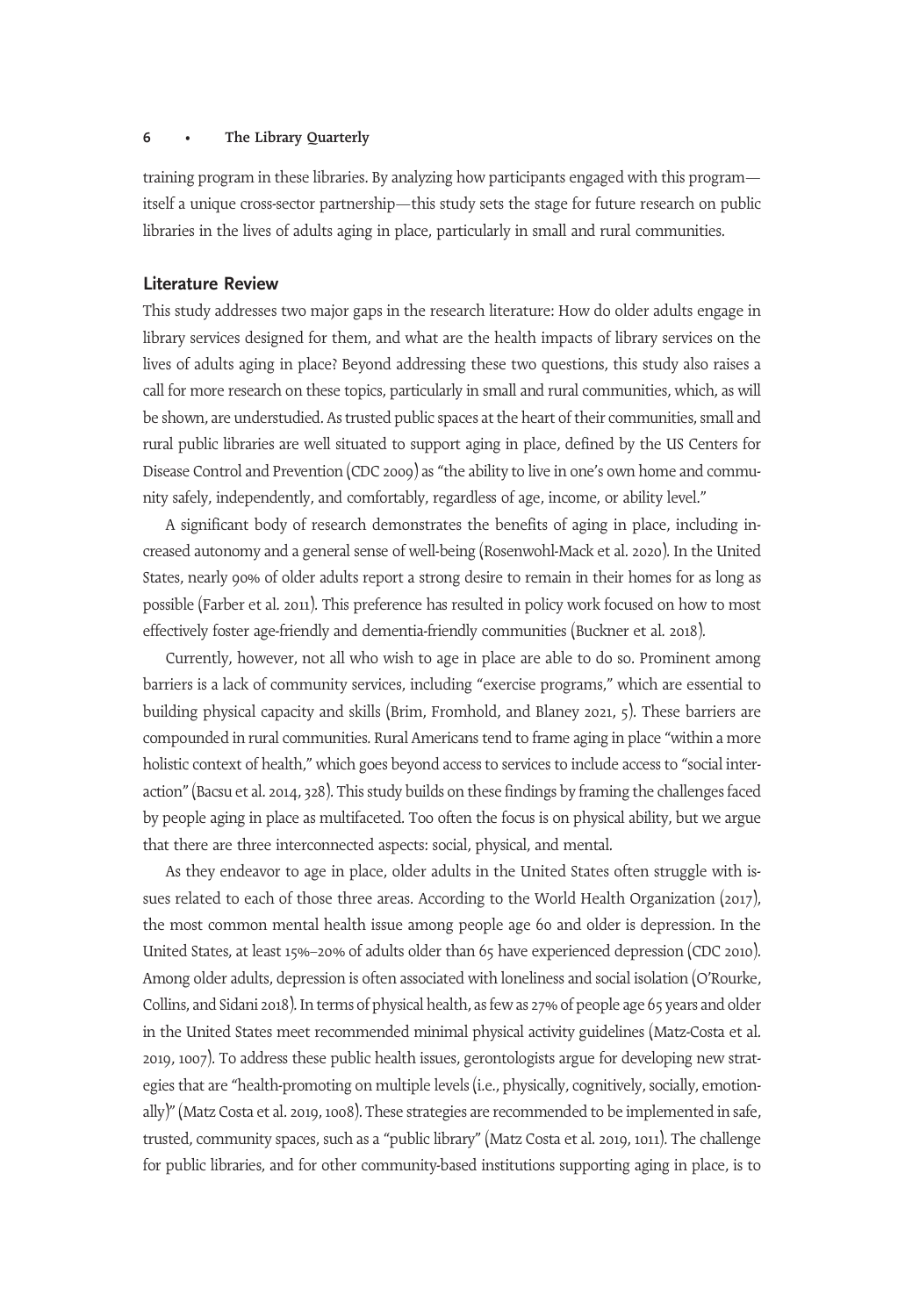consider how to develop services and programs that address or embrace these many aspects of health, that frame them as interconnected, and that are focused on supporting aging in place.

## Public Library Services for an Aging Society

Although there has been a strong focus on older adults and public libraries in scholarship over the past decade, much of this literature is focused on what public libraries offer older adults rather than on how older adults use and experience library services. Nicole Dalmer and colleagues (2020) examined how public libraries in Canada function as third places among older adults through public programs and found that the 691 programs for older adults they analyzed encompassed everything from "reading and writing"(18%) to "fitness"(3%). None of the program types in their study encompassed more than 20% of their sample; it is significant or notable that public libraries offer a multitude of services and programs to support aging in place.

Others have examined what libraries offer older adults by analyzing websites (Charbonneau 2014), programming calendars (Sabo 2017; Wynia Baluk et al. 2020; Dalmer et al. 2020), digital inclusion efforts (Xie and Bugg 2009), outreach services (Sikes 2020), information services (Perry 2014), and library services for older adults more generally (Bennett-Kapusniak 2013; Lenstra, Oguz and Duvall 2020). Nicole K. Dalmer (2017) examined documents and websites from public library systems to discern how they frame and operationalize library services for older adults.

Still others have used needs assessment research to evaluate what older adults seek in public libraries. Yanxia Shi and Lili Luo (2020) engaged older Chinese individuals in focus groups to better understand their health information needs and how public libraries could support them. Mary F. Cavanagh and Wendy Robbins (2012) used interviews with baby boomer caregivers to better understand how public libraries could support both caregivers and those for whom they provide care. In Jacksonville, Florida, the public library developed the JPL $50+$  project based on a review of previous program evaluations, conversations with patrons age 50 and older, and observations of successful programs at other libraries (Landgraf 2016).

Past studies have tended to focus on urban areas (Xie and Bugg 2009; Bennett-Kapusniak 2013; Perry 2014; Dalmer 2017; Dalmer et al. 2020; Wynia Baluk et al. 2020). Only one study explicitly explored how small and rural libraries serve older adults (Hughes 2017), finding that "rural libraries serve as community meeting spaces for older adults"  $(45)$  and typically partner with individuals and organizations to host "a variety of programs ranging from ... weekly senior meals and social groups offering games, exercise, art lessons, and refreshments"  $(53)$ . This finding aligns with the experiences of public librarians in the small town of Marion, Iowa, who proclaimed in a national webinar that small and rural libraries are "de facto senior centers" (Cline and Jarvis 2019).

The push to offer more social programming in libraries of all types may also result from changing demographics. Emy Nelson Decker (2010) speculates that as the baby boomer generation ages, there will be an increasing need for public libraries to be "hosting club and group meetings" (615) and collaborating with "area health clubs" (610) to support the needs of this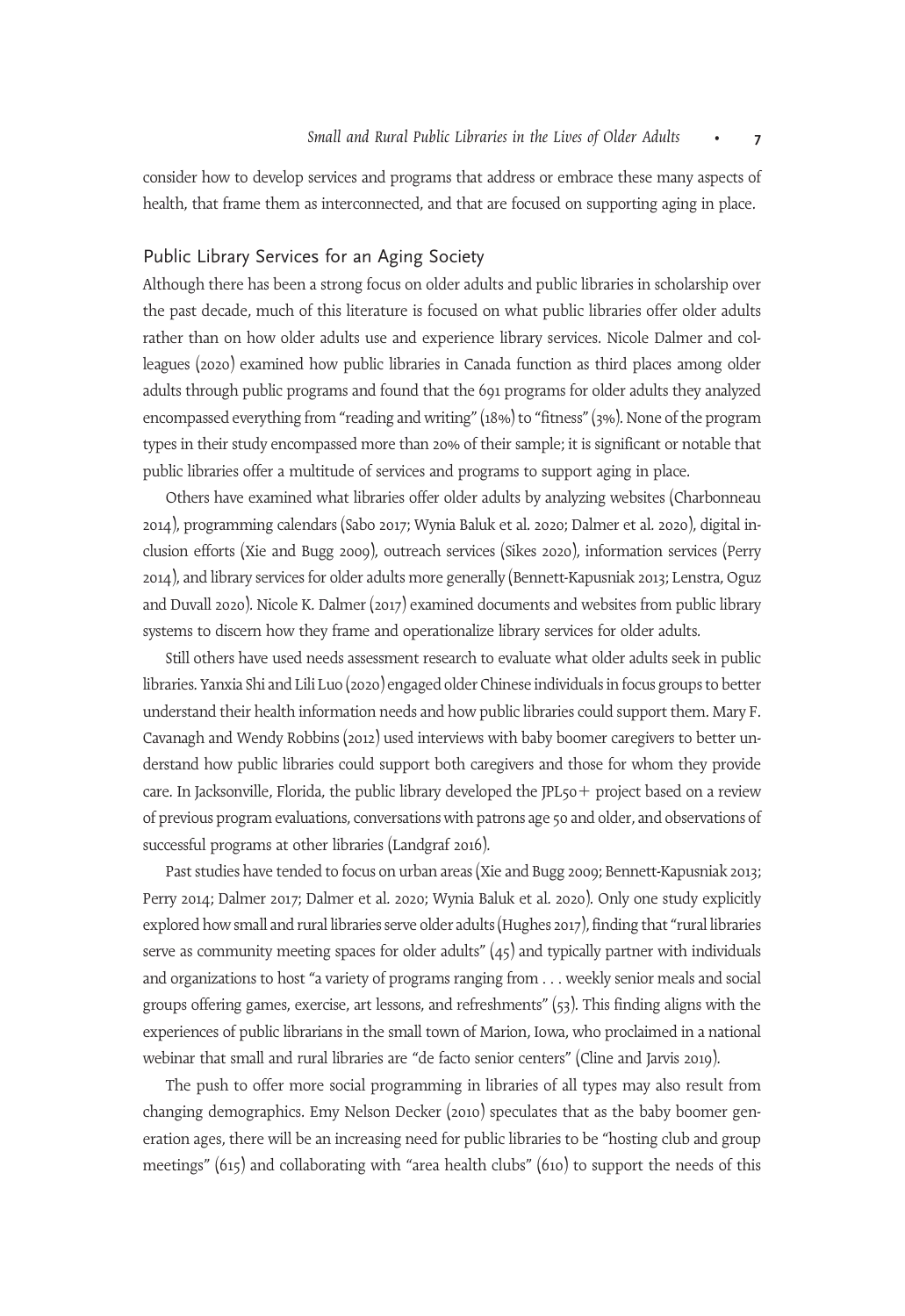growing demographic. To fill this need, Dalmer (2017) finds "the need for an older adult liaison public librarian position to oversee, coordinate, and advocate for the library's activities and materials created for older adults"  $(17)$ . Whether such a role is possible in the domain of small and rural public librarianship is unknown. In this context, this service area could potentially be developed through partnerships rather than through new positions.

# Libraries as Places

Over the past 20 years, the theme of "library as place" has produced a body of scholarship focused on understanding the kinds of places that libraries are, and have been, and how those places are socially constructed by a multitude of stakeholders (Wiegand 2015). The library has been studied as a low-stakes meeting space (Aabø, Audunson, and Vårheim 2010) that produces social trust (Vårheim 2014) and social capital (Johnson 2012), especially among marginalized and vulnerable populations (Fisher, Durrance, and Hinton 2004). Notably, however, few studies have considered how these processes work among older adults. One exception is a study by Patrick Lo, Minying He, and Yan Liu (2019), who found that elderly residents of Shanghai tended to perceive the public library as having the capacity to produce social capital. This study's approach extends previous work on the public library as a place that produces social capital by considering social health alongside physical and mental health.

In any case, the finding that the public library as a community place brings people together for a multitude of reasons has led to the idea of libraries as information grounds—spaces that facilitate the spontaneous sharing of information among people who happen to be sharing the same space (Fisher et al. 2004). The contemporary public library is increasingly seen by the public and by policy makers as a community space that offers myriad services (OCLC and American Library Association 2018).

As with the literature on aging services in libraries, these conversations tend to focus on urban libraries. Despite their smaller budgets, programming in rural libraries may actually be more important. In a study of social capital formation in Ontario (Canada) public libraries, Catherine A. Johnson and Matthew R. Griffis (2014) found rural library users to be more than twice as likely as urban library users (40.4% vs. 15.3%) to have "attended a community programme [at a community or recreation center] within the last month" (185). At the same time, Johnson and Griffis (2014) found urban libraries much more likely than their rural counterparts to offer a multitude of programming opportunities (188). The conclusion from their study is that more work is needed to help prepare small and rural libraries to offer an expanded variety of programs, which, they suggest, is what these communities want.

# Health Impacts of Library Services

Although public libraries are frequently framed as having the potential to support healthy aging, little is known about how that occurs. Part of the challenge relates to confusion around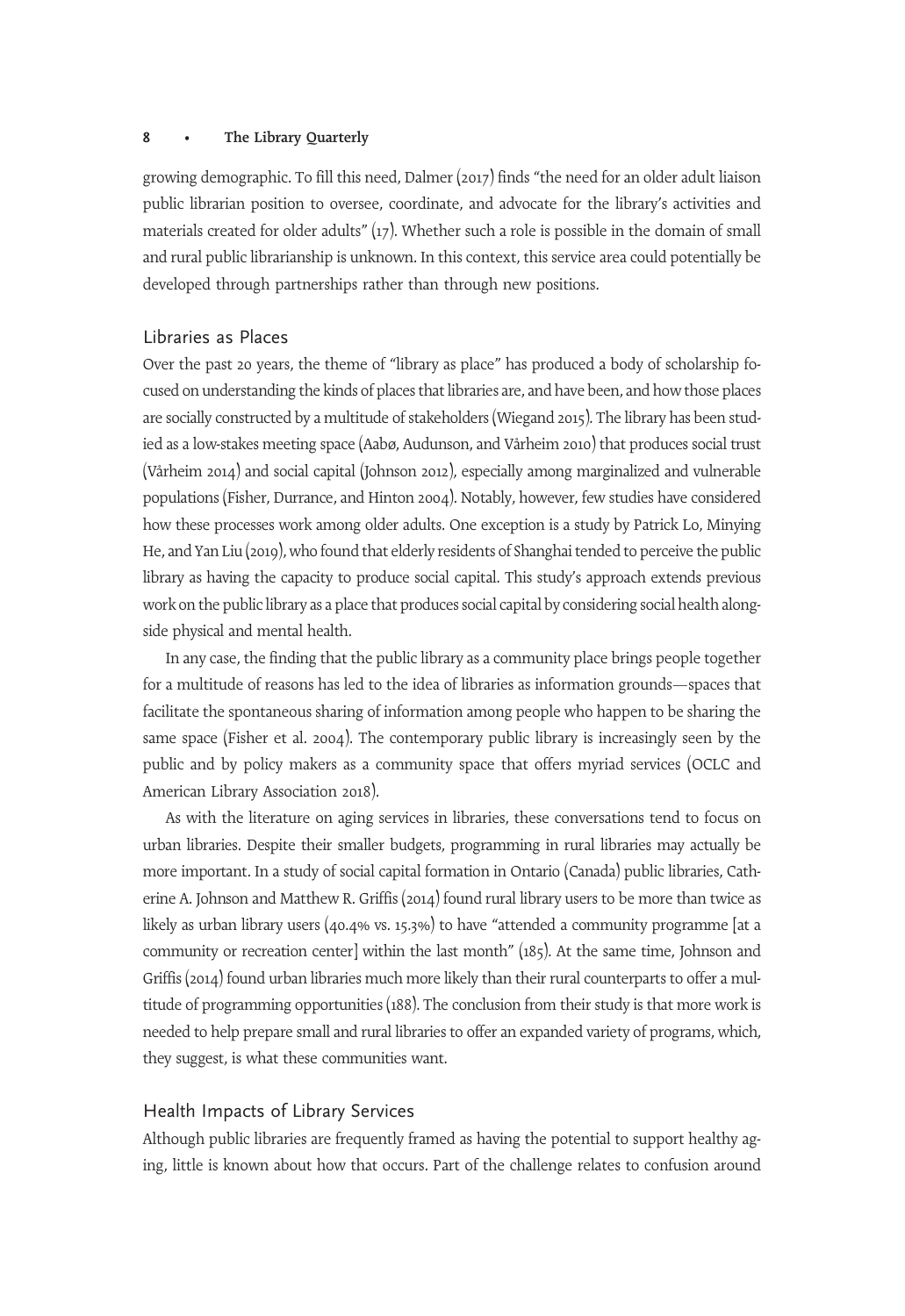what constitutes "health." The US National Institutes of Health (2020) defines "Your Healthiest Self" as being composed of five dimensions:"Your Surroundings, Your Feelings, Your Body, Your Relationships, and Your Disease Defense." Drawing on that definition, this article examines three aspects of the NIH definition of health: feelings (mental), body (physical), and relationships (social).

Scholarly and practical interest has increased in the public library as a space that fosters health (Shi and Luo 2020). Regarding mental health, Kaitlin Wynia Baluk and colleagues (2020) look at mental health issues caused by social isolation and how public libraries could intervene. Regarding physical health, the 2020 meeting of the National Council on Aging (NCOA) featured three different sessions that examined how public libraries in three states (California, Oklahoma, and North Carolina) are supporting physical health through programming focused on increasing balance and decreasing falls (Campbell et al. 2020; Fisher, Lenstra, and Van Ryzin 2020; Lau and Mai 2020).

Dalmer et al. (2020) conclude that public libraries should be seen as part of the infrastructure of social health among older adults. This framing builds on the work of sociologist Eric Klinenberg (2018), who in Palaces for the People explored the social consequences of public library programs and spaces, particularly among older adults aging in place. He found that New York City public library programs that are popular among the city's diverse older adult users (e.g., Xbox Kinect Bowling and karaoke clubs) create meaning and purpose by connecting them with others in the community, including other older adults.

Although not framed as a study of aging in place, Elena Prigoda and Pamela J. McKenzie's (2007) study of information behavior among participants in a public library program offers some insights into how libraries as community spaces support healthy aging. When asked what they got out of their library knitting group, one member stated, "When you're a senior it's kind of hard to make contact [with] people of similar interest. But the library has been our home away from home" (102).

Research studies in gerontology further demonstrate the effectiveness of weaving together different dimensions of health promotion in holistic, community-based programming. Carri Casteel, Maryalice Nocera, and Carol W. Runyan (2013) concluded that a key attribute of successful programs is that they allow for socialization among participants. Other studies have found that equitable access and community and social support are important facets of successful programming (Tzeng, Okpalauwaekwe, and Yin 2019).

Despite increasing scholarly attention to the public library as a place that offers an array of programming for older adults—from balance classes to bowling leagues to knitting groups—few studies have examined the impacts of these programs and spaces on their lives or their health, with the latter understood as having physical, mental, and social dimensions.

## Methods

This study involved three different sectors working together toward the common goal of supporting aging in place in small and rural communities. The three sectors included LIS research,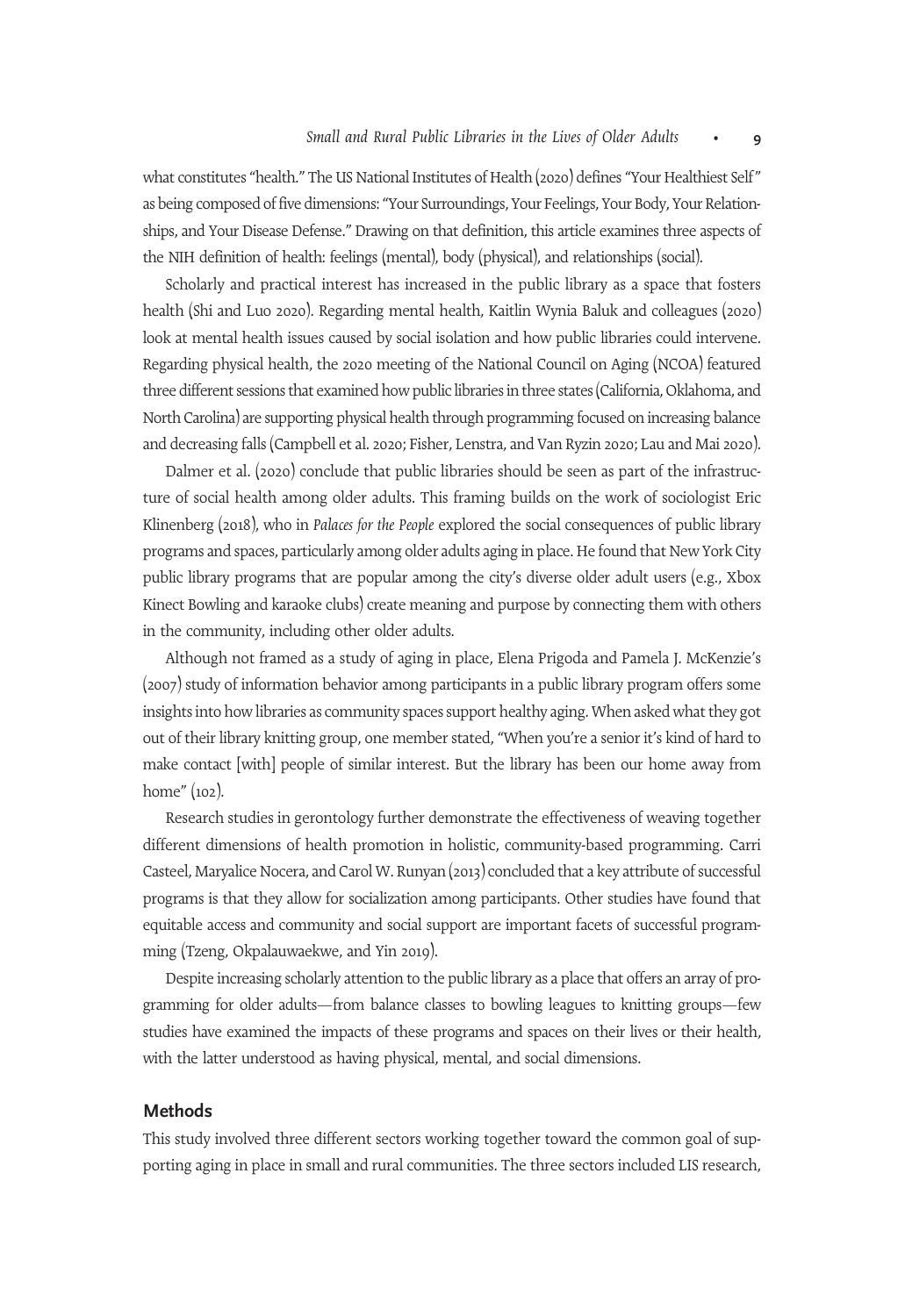small and rural public libraries, and the fitness industry. Following the model set by Teresa Liu-Ambrose and colleagues (2010), we launched a "proof of concept" study to demonstrate how cross-sector partnerships of this sort have the potential to increase the capacity of public libraries to support healthy aging. The three sectors represented in this partnership are  $(a)$  small and rural public libraries,  $(b)$  the private health sector, and  $(c)$  library and information science research.

Geri-Fit is an evidence-based strength training program that has been approved by the US government's Department of Health and Human Services as safe and effective for older adults (Administration for Community Living 2021, 50). The program has also been endorsed by the NCOA as a "highly effective evidence-based exercise program for older adults" (Brewer, Patterson, and Ray 2018, 490).

The Geri-Fit program consists of chair-based exercises done for 45 minutes, twice a week, typically in a group setting, with progressive levels of difficulty over time. The program starts with the assumption that participants are not currently doing in any regular strength-training exercises. One participating public librarian published her story on the American Library Association's website, where additional details on the program can be found (Bosch 2019).

The researchers connected with Geri-Fit through meetings convened in 2017 by the National Institute on Aging's (NIA) Go4Life campaign, an initiative that sought to better connect those working across the country on increasing community-based physical activity among older adults. The relationship was nurtured through a series of meetings focused on the roles of public libraries as partners in the promotion of physical activity programming for older adults. Those meetings resulted in a white paper on public libraries published on the NIA's (2018) website and the idea of working together to create new opportunities for physical activity in small and rural communities.

Public librarians were invited to participate in the Geri-Fit study through the networks of the Association for Rural and Small Libraries (ARSL) and Let's Move in Libraries (LMiL) in fall 2018. The self-selecting sample of small and rural public libraries was recruited through electronic messages distributed through the electronic mailing list of the ARSL and the monthly newsletter of LMiL. Any public library that self-identified as small and rural, that had approval from the library administration to participate, and that agreed to go through the Geri-Fit training was eligible to participate in the study. In exchange for their time, participating libraries received public performance rights in perpetuity for the entire Geri-Fit catalog (Geri-Fit 2021).

To participate, a library representative, typically the library director, had to complete online training modules prepared by Geri-Fit for community-based hosts before the commencement of the program. These training modules helped to ensure that the program was being adhered to in the way it was developed and intended. The training modules also included information on securing informed consent before the distribution of the postprogram questionnaire. The study was reviewed and approved by the institutional review board office at the University of North Carolina at Greensboro.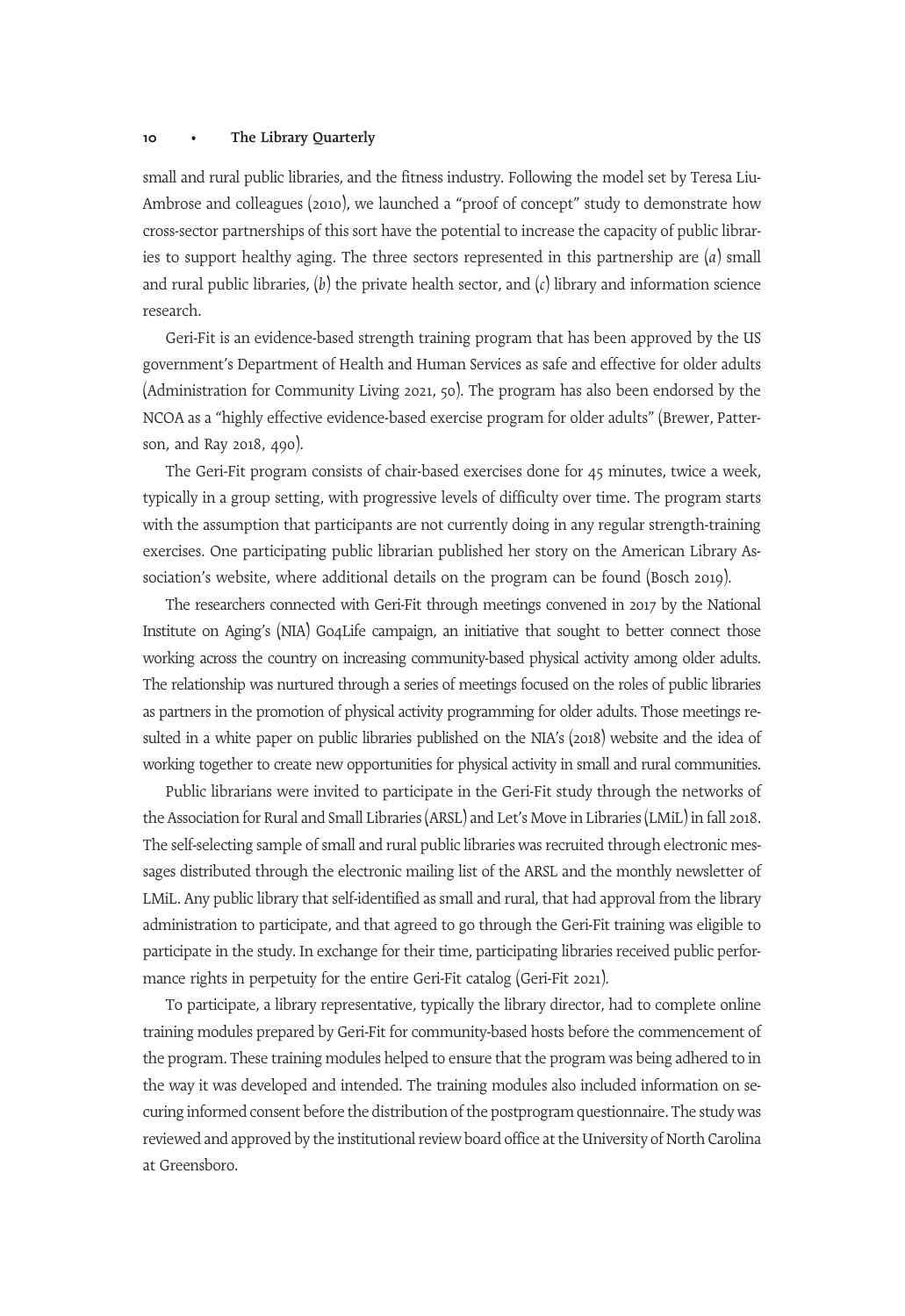After completing the online training program facilitated by Geri-Fit, a total of 49 public libraries from 17 states participated in the study. Each participating library administered the 12-week (two classes per week), video-based program at its site. The programs were administered in the library by library staff, typically the library director. At the conclusion of the 24 classes, library staff handed out a paper questionnaire, developed by Geri-Fit, to participants. The questionnaires were filled out by participants, using pencil or pen, and returned anonymously to the library staff, who sent them to Geri-Fit, who in turn forwarded the completed questionnaires to researchers for analysis. Through these multiple layers of protection, it was not possible for the researchers to discern the identities of any participants. The 32-item questionnaire used in this study has been used and tested in previous studies of Geri-Fit (Goble, Hearn, and Baweja 2017). A majority of the questions (appendix) on the questionnaire are closed-ended prompts focused on physical health. This unobtrusive questionnaire did not collect any biomedical information except for participant height and weight, used to calculate participants' body mass index (BMI). Two openended prompts elicited additional benefits from participants.

For analytical purposes, participating communities were categorized based on the National Center for Education Statistics locale framework (IMLS 2020). Demographic data from the 2014– 18 American Community Survey 5-year estimates (US Census 2019) were incorporated into the data set to determine age characteristics of the communities that contributed to the study. Because the total number of participants ( $N = 535$ ) in the program was a convenience sample, a nonprobability sampling strategy was used. The research team identified a total of 524 usable responses from those received.

After initial processing of the data, the researchers engaged in an iterative analysis process in which relationships among demographic variables and health and wellness outcomes were examined using descriptive and inferential statistics. BMI is considered a reliable measure of body fat for most adults and is used by the CDC (2020) as a screening tool to identify potential health risks. Therefore, using the data from participant responses, BMI was calculated using the following formula (CDC 2020): BMI = weight (lb) / [height (in)]<sup>2</sup>  $\times$  703. Corresponding weight categories were assigned following the CDC (2020) categories for BMI ranges and used in data analysis for this study.

In addition, the researchers closely examined the open-ended responses  $(n = 327)$  included in the survey. The length of open-ended responses ranged from a single word to 96 words, with an average length of 12.6 words ( $SD = 12.3$ ). These responses offered insight into what participants perceived as benefits of this program. After engaging in open coding of open-ended responses (Holton 2007), the researchers developed categories (e.g., socialization, improved strength/tone, increased mobility) from the data into which all open-ended responses could be organized.

## Limitations

Findings of the study cannot be generalizable due to the sampling strategy. The concept of "older adult" was deliberately left undefined during the study. For analytical purposes, we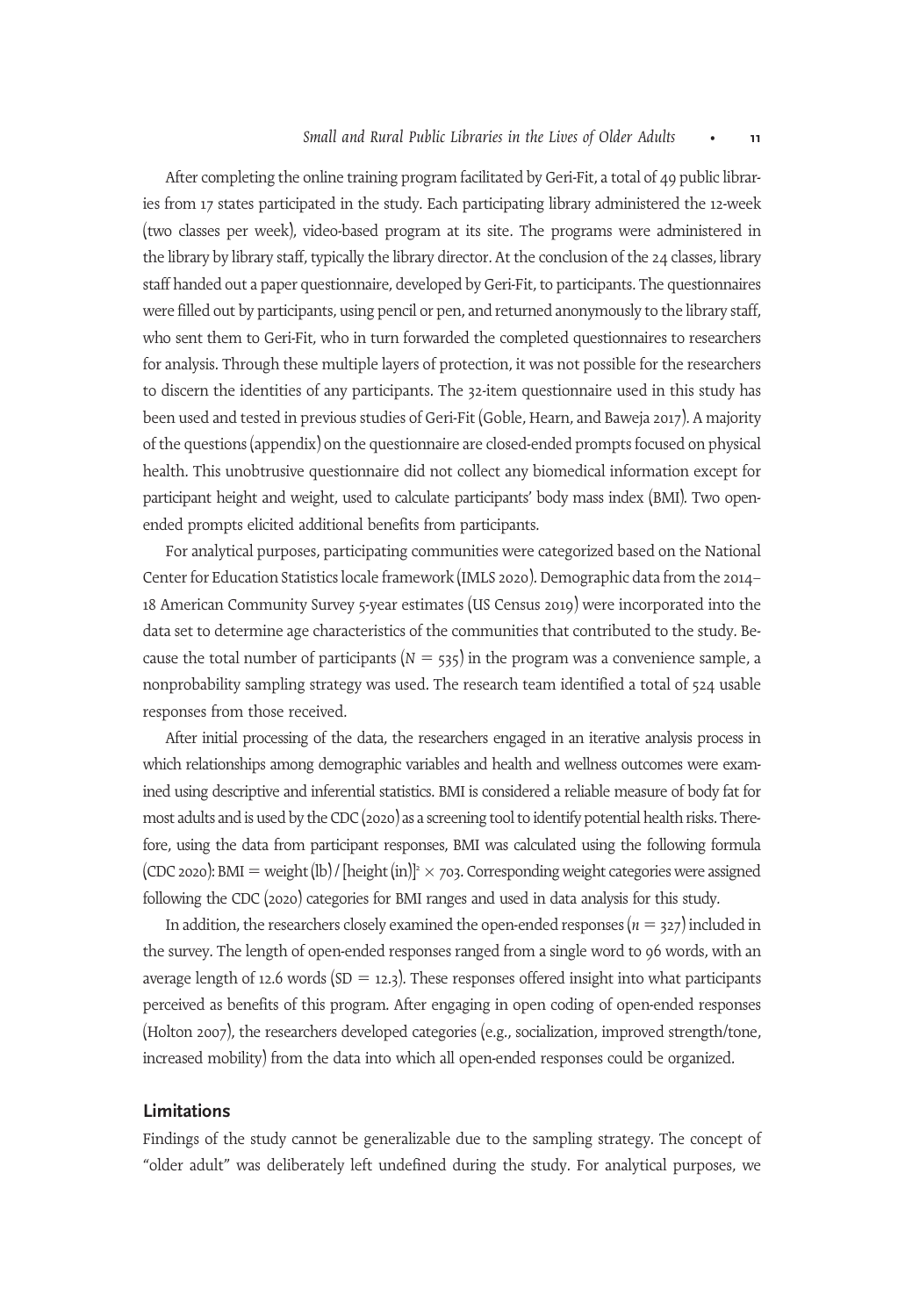defined older adults as persons aged 60 and older. No demographic information on race or ethnicity was collected from study participants. Given the increasing diversity of the population of older adults in the United States, future studies would be significantly enriched with the inclusion of information about racial and ethnic identity and a nonbinary gender category (Decker 2010).

# **Results**

## Demographics of Study Sites and Participants

The large majority of people who participated in this study were from rural and small towns: 92% of the public libraries that partnered on this study serve communities with populations of less than 13,000 people (IMLS 2020). Although the study targeted its call for partners to rural and small libraries, some libraries from small cities (none of which has a population of more than 100,000) also participated in the study. Most program participants identified themselves as female (87.5%), were age 70 or older (68.5%), and were overweight or obese (70.2%), as shown in table 1.

|                                         | n   | %    |
|-----------------------------------------|-----|------|
| Age-group: <sup>a</sup>                 |     |      |
| $60 - 64$                               | 16  | 3.1  |
| $65 - 69$                               | 149 | 28.4 |
| $70 - 74$                               | 140 | 26.7 |
| $74 - 79$                               | 113 | 21.6 |
| $\geq 80$                               | 106 | 20.2 |
| Gender: <sup>b</sup>                    |     |      |
| Male                                    | 65  | 12.5 |
| Female                                  | 453 | 87.5 |
| Weight:"                                |     |      |
| Underweight                             | 2   | .4   |
| Normal                                  | 138 | 29.4 |
| Overweight                              | 180 | 38.3 |
| Obese                                   | 150 | 31.9 |
| Community type: <sup>d</sup>            |     |      |
| City                                    | 33  | 6.3  |
| Suburban                                | 47  | 9.0  |
| Town                                    | 154 | 29.4 |
| Rural                                   | 290 | 55.3 |
| Program attendance, weeks: <sup>e</sup> |     |      |
| $3 - 7$                                 | 21  | 4.2  |
| $8 - 11$                                | 54  | 10.8 |
| 12                                      | 424 | 85.0 |

#### Table 1. Descriptive Statistics

<sup>a</sup> Data were collected as continuous variables.  $n = 524$ ,  $\bar{x} = 73.77$  years, SD = 6.7.

 $h = 518$ .

<sup>c</sup> Data were collected as continuous variables.  $n = 471$ ,  $\bar{x} = 168.87$  lbs., SD = 36.4.

 $n = 524$ .

 $e n = 499.$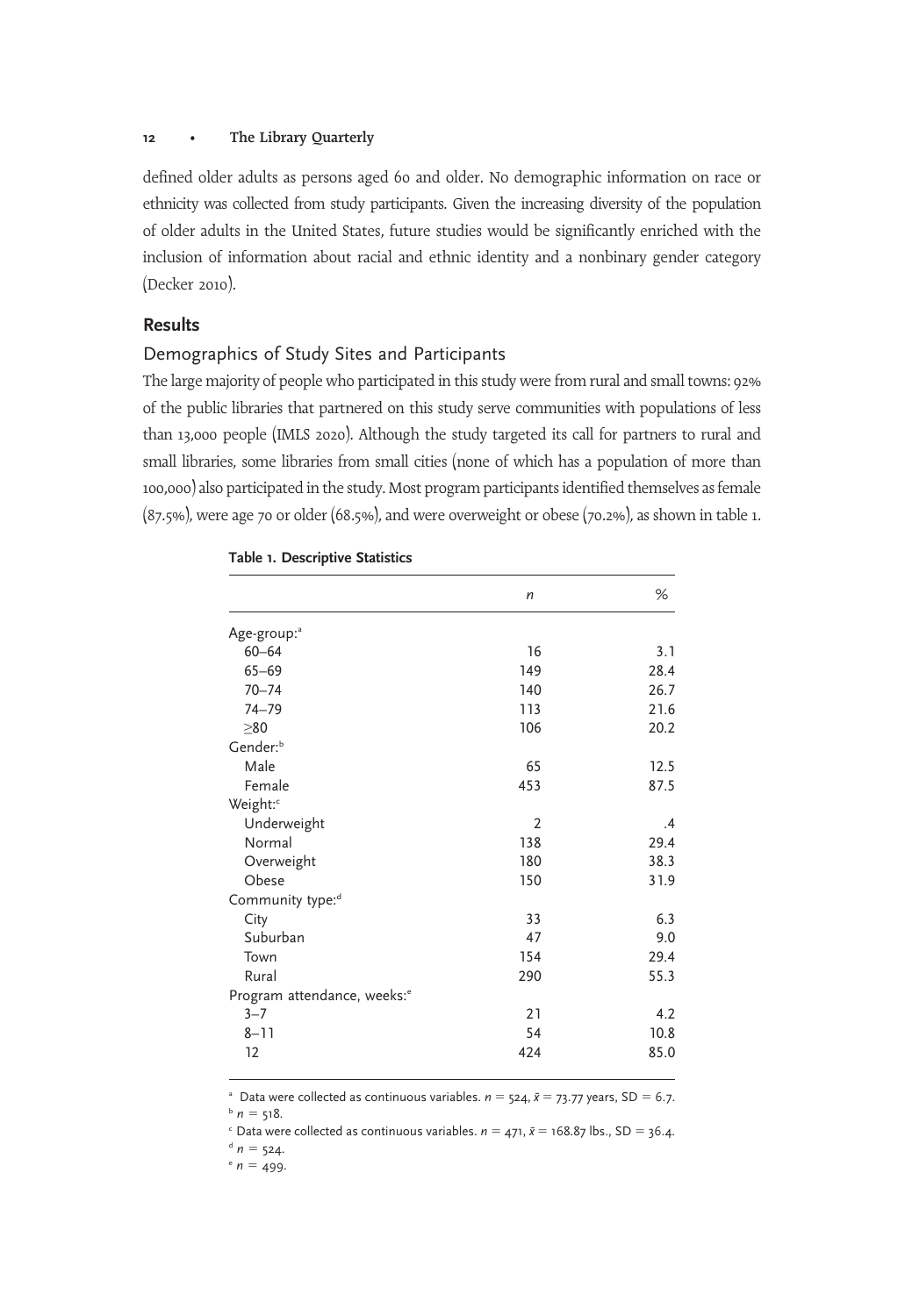Six individuals older than age 90 completed the program, and all six participated in this program at public libraries that served very small communities. The percentage of those library service areas with populations aged 60 years and older was higher than the US average, at about 80% of the participating locales. The library partners in this study are located in communities that are statistically older than the rest of the United States.

# Outcomes on Aging in Place

## Physical Health

After a comprehensive analysis of the relationships among the different variables collected that related to physical health outcomes, this study identified the following statistically significant associations: (a) BMI and weight loss, (b) BMI and overall health, (c) BMI and one's ability to stand up and walk,  $(d)$  weight loss and strength gain, and  $(e)$  age and weight loss.

Study participants' weight and height information was used to calculate BMI and assign weight categories (CDC 2020). Those who were younger tended to have higher BMI (overweight or obese) than their older peers ( $p < .05$ ), as shown in table 2. Twenty percent of participants reported losing some weight. Those who were classified as obese lost significantly more weight than their peers with lower BMI ( $p < .05$ ), as shown in table 3. Participants lost about 4.2 pounds ( $n =$ 135,  $SD = 4.2$  on average.

Using analysis of variance, results show that participants who were overweight or obese at the end of the study reported losing approximately 2.35 pounds on average over the course of the study. Overall, about 50% of the participants in each age-group reported improvements in their heart disease, diabetes, or arthritis condition. Nevertheless, no statistically significant association was detected among these variables.

Because younger participants tended to have higher BMI, weight loss was most common in that group, and the difference between those aged  $60-74$  to those aged  $74$  and older was statistically significant ( $p < .05$ ). In addition, those who were in the higher BMI category (obese) rated their ability to stand up ( $p < .05$ ) and walk ( $p < .05$ ) without assistance after the program at a statistically higher level than those in lower BMI categories. Participants who were classified

|                     | Age-Group              |                |                |                |
|---------------------|------------------------|----------------|----------------|----------------|
| Body Mass Index     | $60 - 69$ <sup>a</sup> | $70 - 74$      | $74 - 79$      | >80            |
| Normal              | 24.30                  | 22.90          | 22.90          | 30.00          |
| Overweight<br>Obese | 30.60<br>37.30         | 24.40<br>29.30 | 23.90<br>18.70 | 21.10<br>14.70 |

Table 2. Age-Group (%) and Body Mass Index  $(n = 470)$ 

<sup>a</sup> Age categories were combined for statistical analysis purposes.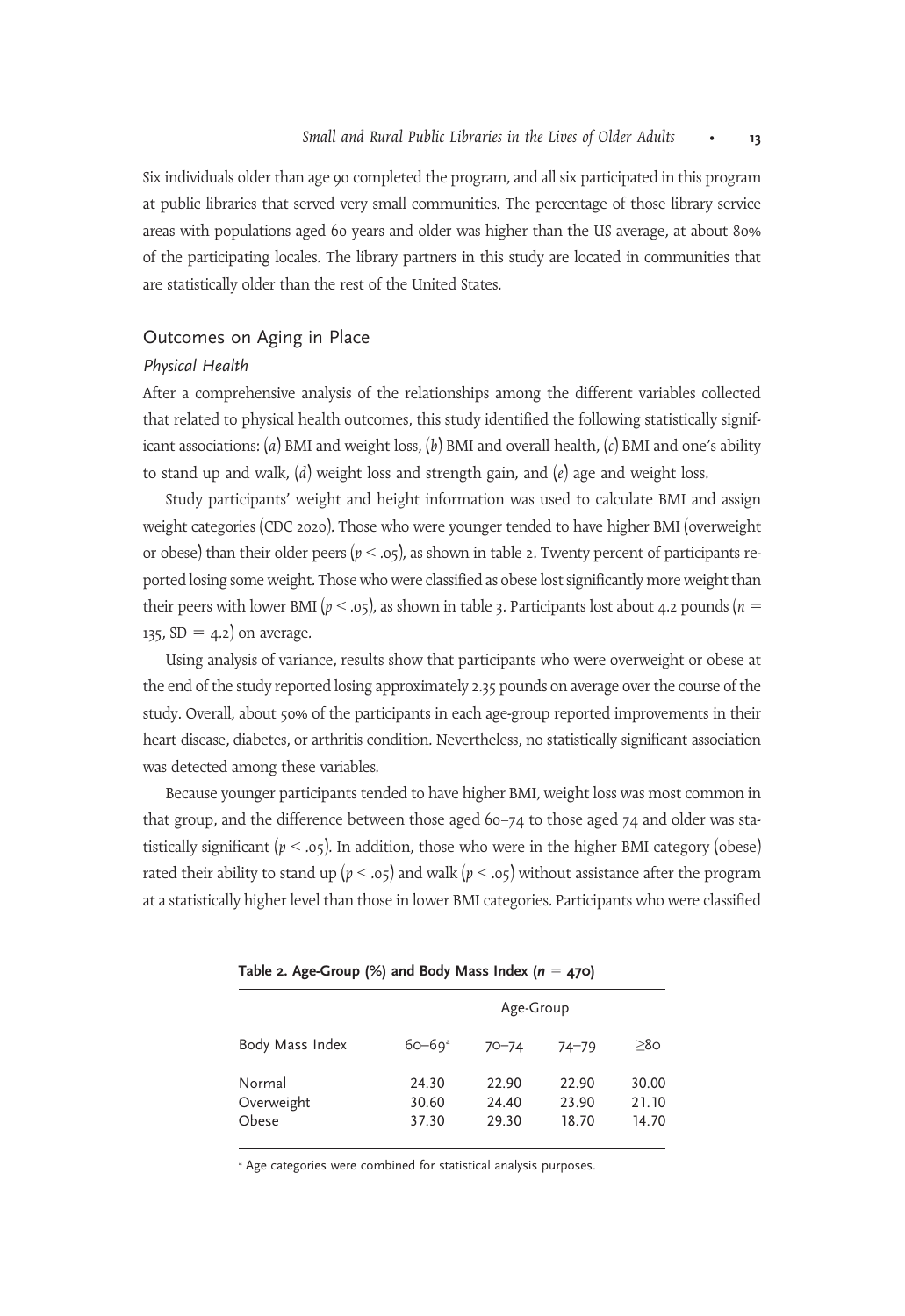|                               |                         | Was Weight Lost?        |  |
|-------------------------------|-------------------------|-------------------------|--|
| Body Mass Index               | Yes                     | No                      |  |
| Normal<br>Overweight<br>Obese | 17.50<br>14.90<br>28.30 | 82.50<br>85.10<br>71.70 |  |

Table 3. Weight Loss (%) and Body Mass Index ( $n = 456$ )

as obese rated their overall health as improved after the program more often than those were overweight or normal weight  $(p < .05)$ . Furthermore, younger participants reported improvement in their overall strength after starting the program at higher rates than older participants, as shown in table 4. The difference among age-groups was statistically significant  $(p < .001)$ .

## Mental and Social Health

Although primarily focused on physical health outcomes, the questionnaire included some questions related to mental and social health. More than 90% of participants in each agegroup reported that the program helped "lift their spirits" or put them in a "better mood." Although the difference among the age-groups was not statistically significant, those who were in their seventies reported the highest (94.9%) level of perceived improvement in their mental health.

To further understand outcomes that went beyond physical health, the questionnaire concluded with an open-ended prompt that elicited relevant results. Sixty-one percent  $(n = 327)$ of participants responded to the open-ended prompt, with responses that ranged from a single word to 96 words and an average length of 12.6 words. Coding those responses revealed that the most commonly reported results centered around socialization—that is, having opportunities to interact with others. The open-ended responses also offer evidence of ways that the physical, mental, and social health domains overlap in how many participants characterized their experiences

| Age-Group | Overall Strength |        |  |
|-----------|------------------|--------|--|
|           | No Change        | Better |  |
| $60 - 69$ | 10.50            | 89.50  |  |
| $70 - 74$ | 22.40            | 77.60  |  |
| $74 - 79$ | 19.40            | 80.60  |  |
| > 80      | 31.40            | 68.60  |  |

Table 4. Overall Strength Improvement (%) and Age-Group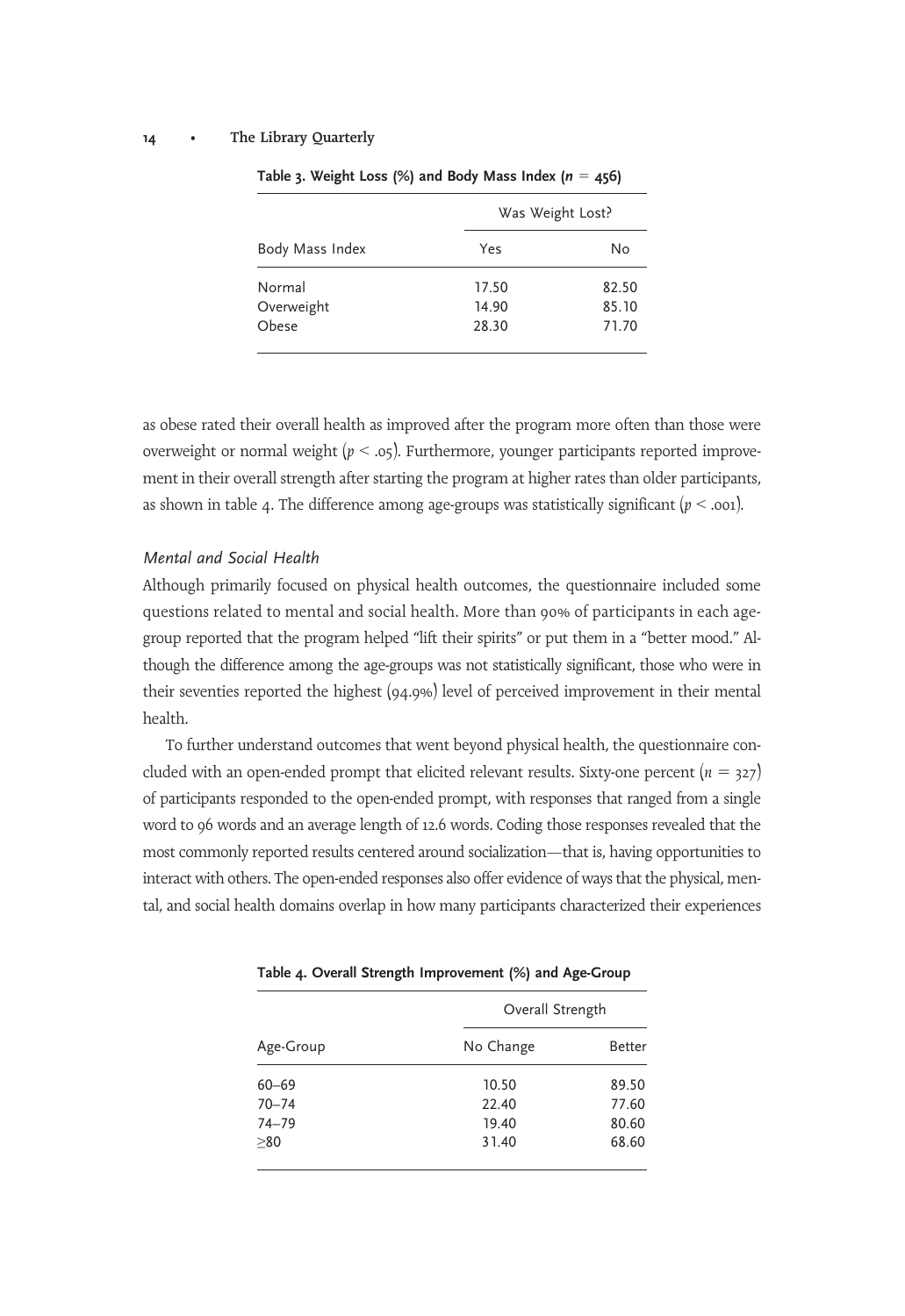in the program. Finally, results show how experiences of socializing shaped participants' perceptions of the public library itself. The words of the participants carry important meaning and are worth quoting directly.

As participants commented on the benefits of socialization, they highlighted the value of having a space where they could meet and mingle with others in similar situations. One wrote, "I did not want a program with individuals more physically fit than me!" Another stated that it was "nice to be with other people also interested in keeping themselves [as] flexible and fit as possible. Good alternative to gyms for older people." A third wrote that a positive benefit was "knowing other people have physical issues also." A fourth wrote, "We shared coffee and fellowship each week, which added to the fun of being here twice a week. We shared a lot of laughs, so hopefully others shared such fun." A fifth wrote that a key benefit was "making new friends! :)" (emoji in original).

In addition to finding new friends, respondents reported that, for them, the social benefits overlapped with other health outcomes. One participant wrote that the program "really helped my depression and attitude about living. Thankful that the library offered it." Another wrote, "I feel Geri-Fit has helped me psychologically. I enjoy socializing while exercising." The routine of the program, offered twice a week at the library, seems to have had a large influence on some. One participant wrote that the "routine of coming gets me motivated to start the day." Another wrote that outcomes for them included "thinking positive. Enjoying others. Willing to try again and again." Connecting the mental, the physical, and the social, one participant wrote, "It was a social time as well as physical exercise time. We all need each other as well as a physical time for our bodies!"

#### Situating Fitness in the Library

In addition to socializing with others, participants also reported increased awareness of what the library has to offer and a new perspective on the library as a community space. One participant wrote that a benefit was "meeting new people and finding out [about] more programs at the library." Another wrote that a benefit was"good community building. Increased activity in the library." A third wrote that a positive benefit of the program was that "I really enjoy seeing the library being used," implying that the program brought vitality to the library space.

Some participants used the program as a type of "information ground," a space in which information is organically shared among individuals gathered for purposes not centered around information exchange (Fisher and Naumer 2006). A respondent wrote that they "made new friends [and got] New ideas." One of the public library partners also participated in HEAL (Healthy Eating and Active Living) at the Library, an Institute of Museum and Library Services–funded project. A library director interviewed in the course of that project shared that she had hosted the Geri-Fit program at her library. She noted that she was nearing retirement and attended every class offered at her library. She stated that participants shared information throughout the classes,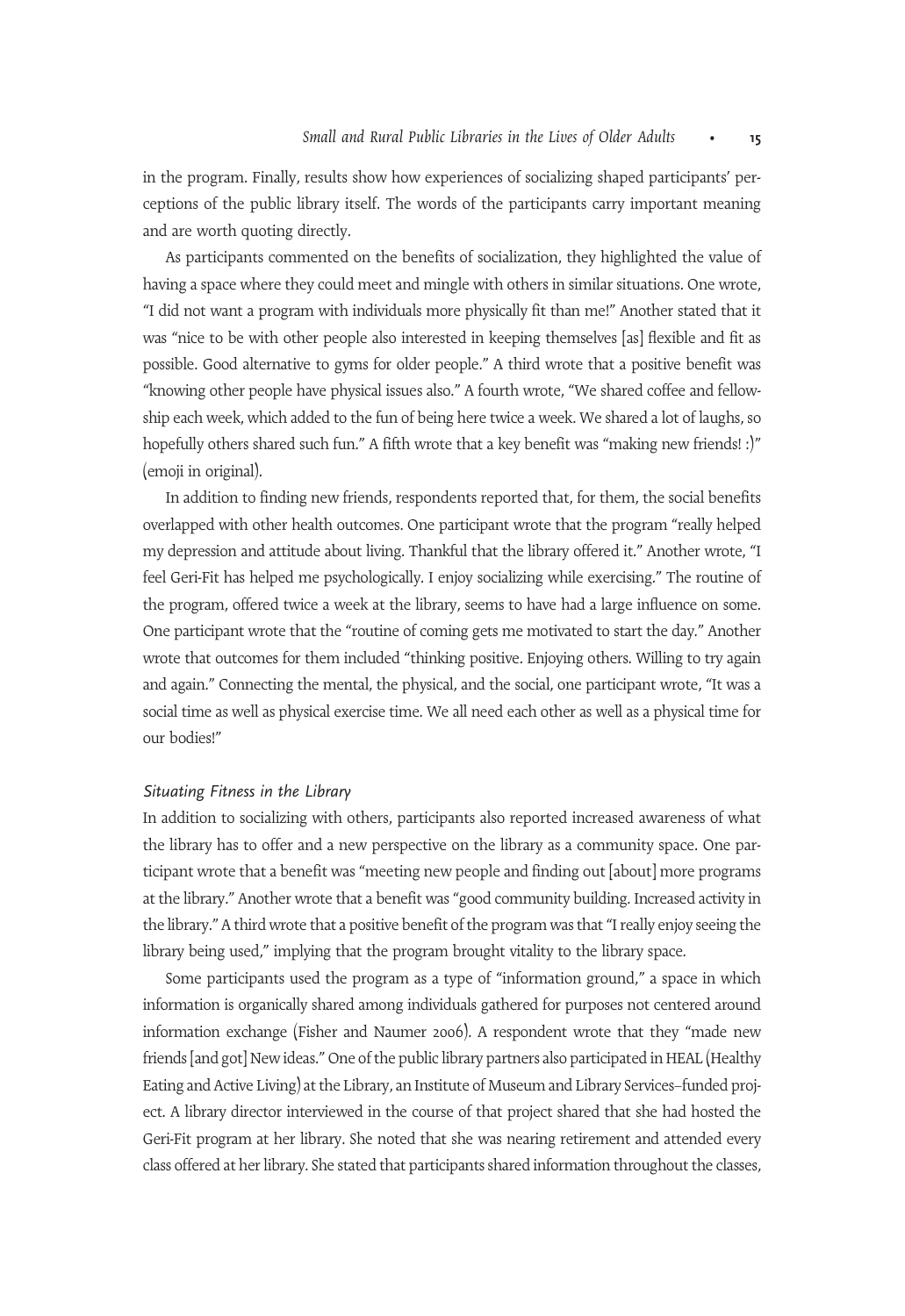and one participant in particular, a retired dietician, regularly shared nutrition tips and suggestions for how to stay active, including information about free weekly yoga classes at a local church. The library director stated, "We did a lot of exchanging information about that kind of thing. . . . [The participants] started forming relationships based on that. They didn't necessarily know each other before the class but through the class, they got to know [each other and they got to know] about other exercise opportunities."

# **Discussion**

## Public Libraries and Aging in Place

This research found that participants were generally appreciative of the opportunity to engage in a structured strength-training program offered twice a week at their public library. By bringing together older adults on a regular basis, participants in this program got to know each other and build trust, which resulted in them organically sharing information and social support. Additional work could build on these results and further examine how relationships develop among participants in recurring programming offered in public libraries for those endeavoring to age in place (Prigoda and McKenzie 2007).

Developing a more thorough understanding of how individuals make a program like this one "theirs" could inform future program design and delivery. This need connects to previous literature on the public library as a place that supports social capital (Fisher et al. 2004; Varheim 2014). Past studies suggest that social capital in public libraries emerges in part through the programming that libraries offer (Johnson 2012, 58), but the relationships among public library programming, the public library as a shared place, and social capital formation remain poorly understood. How public library programming contributes both to social capital and to the perception of the library as a shared community space deserves further study.

Additional work is needed to better understand not just how public libraries fit into the infrastructure that supports aging in place but also their unique contributions to this infrastructure, particularly in small and rural communities. It could be that what sets public libraries apart from other spaces like senior centers (where they exist) is the fact that they are open to all ages—a conclusion that Klinenberg (2018) discusses in his work on public libraries and aging in place (134).

We need to better identify, understand, and support the work that libraries are doing to assert and exploit their critical place in community infrastructure with respect to aging in place. Those older adults serving organizations outside of libraries increasingly look to libraries as partners in support of healthy aging (Matz-Costa et al. 2019; NCOA 2020). By more closely examining programs and partnerships like the one at the center of this study, we can develop a body of knowledge that demonstrates the value of public libraries in communities and the many ways they serve as unique and trusted resources for individuals aging in place. Dalmer (2017) suggests that this role could be developed through the hiring of specialized public library staff focused on aging. In small and rural communities, this need may instead be addressed through innovative partnerships such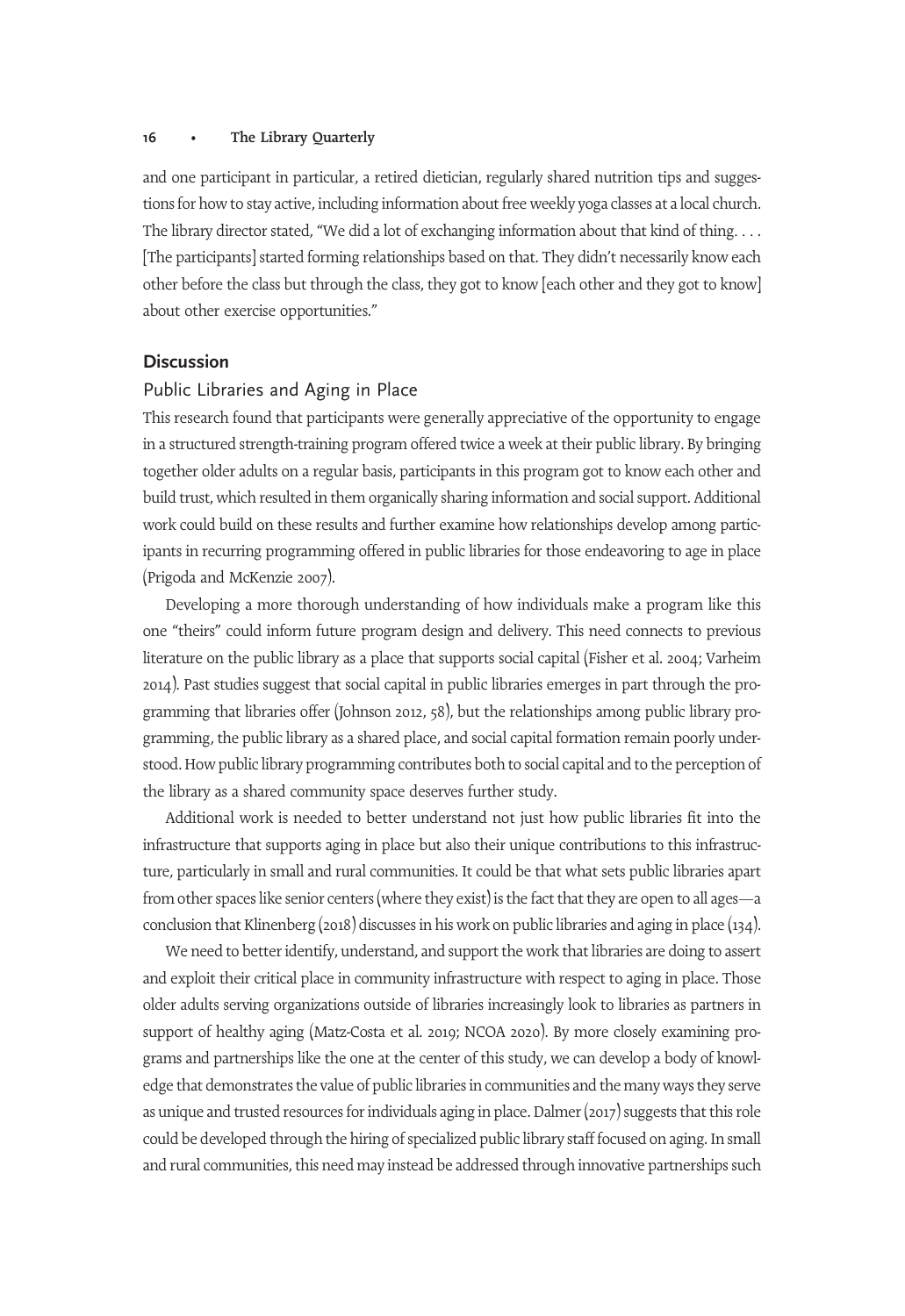as this one, supplemented by master's degree–level and continuing education on the importance of understanding aging communities in small and rural contexts. More work is needed to create the support infrastructure required for these types of programs and partnerships. Additional research is also needed on the roles that public libraries and librarians can and do play in local and national plans and policies for aging in place.

Generally, research on public libraries and aging needs to move beyond studies of what libraries offer, or could offer, to include studies of how library workers conceptualize aging and older adulthood in their communities and how those conceptualizations influence the types and variety of programs offered to that demographic. Anecdotally, we heard that the librarians who administered the survey for this study faced a number of challenges, including learning how to set up spaces for fitness classes that did not have live instructors in the room. An added challenge was that for some librarians, this was their first foray into programming for older adults. Future research needs to analyze how public library programming for aging in place emerges, particularly in small and rural communities.

# Health Impacts of Library Services

Past research on what is needed to help older adults stay strong and physically fit as they age examines some of the many factors that contribute to successful interventions (Casteel et al. 2013; Tzeng et al. 2019). Some work suggests these interventions, particularly in rural communities, embrace a "holistic view of health" (Bacsu et al. 2014, 328), but exactly what that holistic approach looks like in practice remains underanalyzed. This study adds to that body of literature with the finding that outcomes of public library health programming are multifaceted and interconnected in ways that encompass physical, mental, and social dimensions. The open-ended comments offered by participants in the Geri-Fit programs support this conclusion. Participants characterized their experiences in ways that suggest health outcomes overlapped and were interdependent. Additional work is needed to rigorously and statistically test the premise that successful healthy-aging interventions could be structured such that these three components of health are addressed and supported through programming in public libraries that affirms the ways they are interconnected.

At the same time, the study shows that, as it relates to physical health, the benefits of a program such as this one may be especially marked for specific types of individuals. In particular, "younger" older adults, below the age of 80, who have high BMI may be more likely than other participants to experience greater or more significant physical benefits from this type of program.

## Conclusion

This study seeks to raise awareness of a number of blind spots in our collective understanding of public libraries in contemporary society—blind spots that need to be more directly addressed in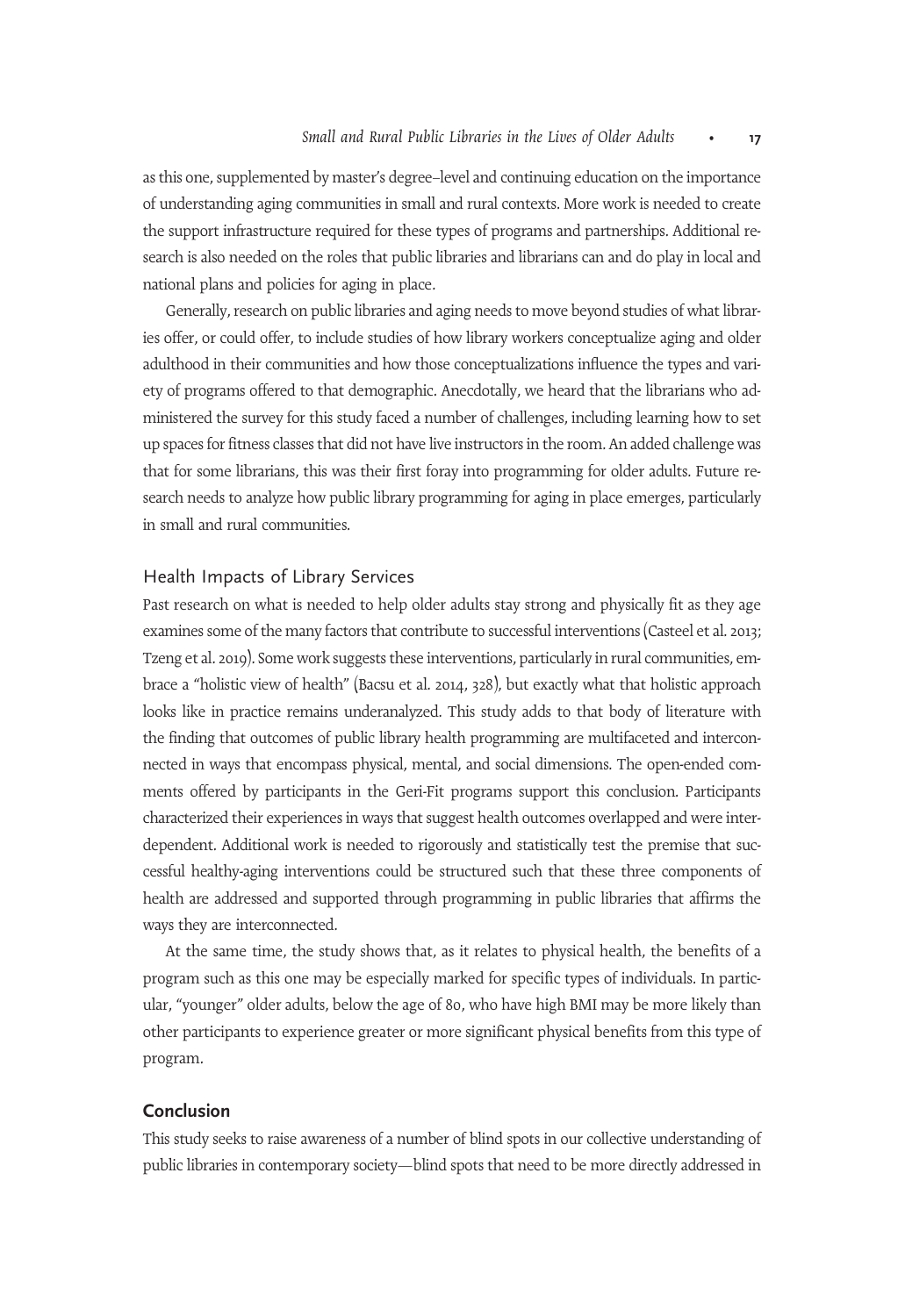future research. Although it is known that public librarians increasingly offer services for older adults who are aging in place, the design considerations and the outcomes of those efforts remain poorly understood. We know that public libraries are unique and valued community spaces for those aging in place, but more needs to be understood about how the space of the public library fits into the overall infrastructure of aging in place, particularly in small and rural communities. The general conclusion of this study is that there is strong evidence that many individuals aging in place in small and rural communities look to their public libraries for information and programming. We need to do much more to understand how public libraries and librarians support aging in place and the effectiveness of those efforts from the points of view of both the library and the program participants. The knowledge gained will help identify how library and information science education and scholarship can support librarians in their efforts.

## COVID-19 Addendum

In February 2020, an informal poll of the librarians who participated in this study revealed that 76% continued to offer Geri-Fit at their libraries. A month later, the COVID-19 pandemic affected communities across the United States. Geri-Fit created a virtual platform to try to continue to engage older adults in the program from private homes, but the platform was asynchronous and anonymous, with none of the social dimensions present. Email exchanges with some librarians suggested that they attempted to support older adults using the virtual platform, but how, or if, older adults remained engaged in the program following the shift to the virtual is unknown. As public libraries reopen and rebuild from the COVID-19 pandemic, a major challenge will be reconnecting with older adults who have been cut off from a vital support for social, mental, and physical health.

# Appendix

## Questionnaire

Survey results are anonymous.

City and state where you participated in Geri-Fit: \_\_\_\_\_\_\_\_\_\_\_

Your Age \_\_\_\_\_\_\_\_ Height \_\_\_\_\_\_\_\_\_\_ Weight \_\_\_\_\_\_\_\_\_\_ □ Male □ Female

- 1. How many weeks have you taken Geri-Fit?  $\Box$  4 weeks  $\Box$  8 weeks  $\Box$  12 weeks
- 2. Have you had a hip or knee replacement in the past 5 years?  $\Box$  Yes  $\Box$  No
- 3. Do you use a cane, walker, or wheel chair to get around? □ Yes □ No
- 4. Since starting Geri-Fit, my mobility  $\Box$  Improved  $\Box$  Did not improve  $\Box$  Is the same
- 5. Do you have heart disease? □ Yes □ No
- 6. Do you have diabetes? □ Yes □ No
- 7. Do you have arthritis? □ Yes □ No
- 8. If you answered yes to any of the questions above, would you say that any of these conditions have improved since starting Geri-Fit? □ Yes □ No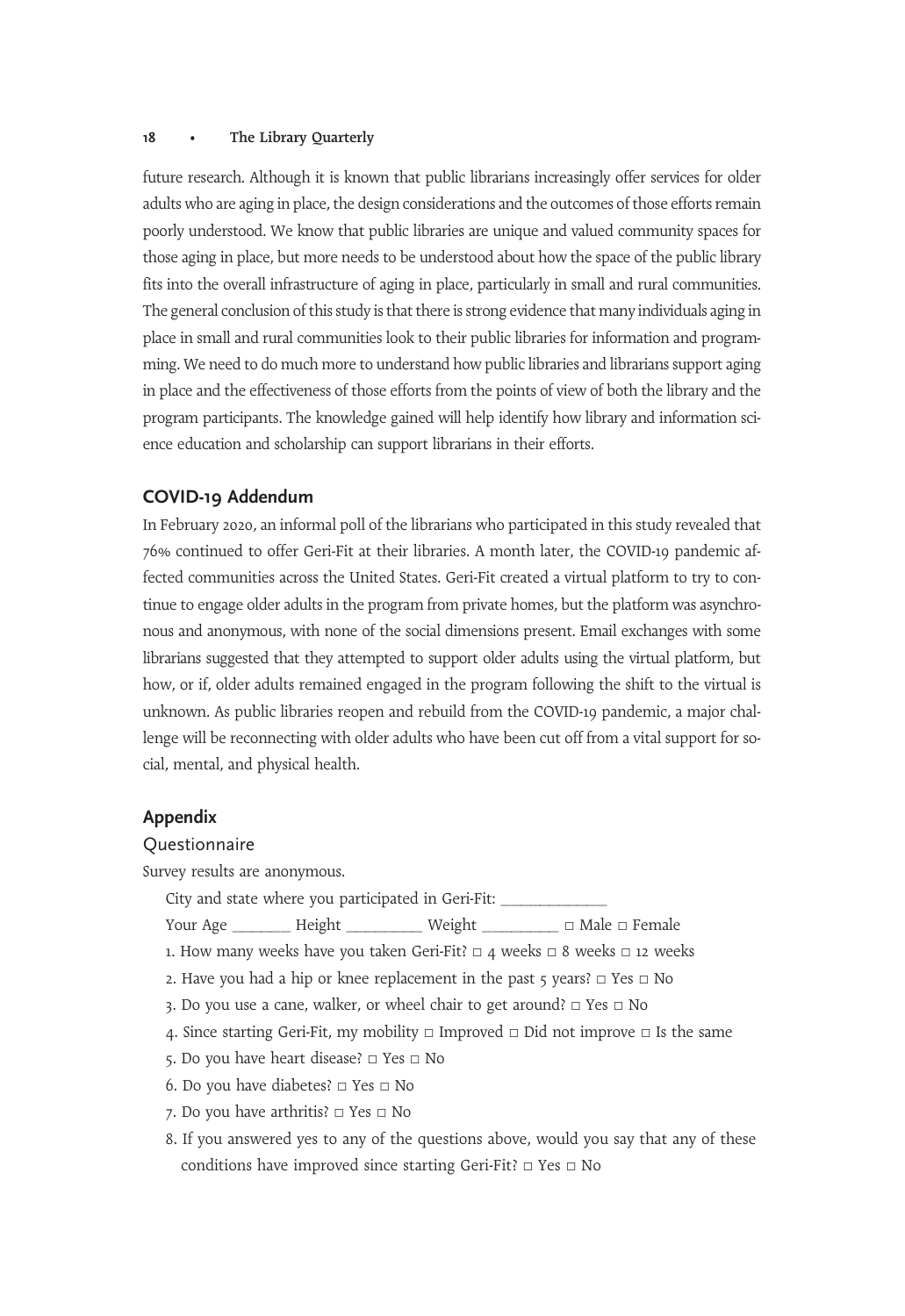- 9. Did Geri-Fit help lift your spirits or put you in a better mood? □ Yes □ No
- 10. Did you lose any weight while enrolled in the Geri-Fit program?□ Yes □ No
- 11. If yes, how much weight did you lose? \_
- 12. How many of the 24 classes did you attend at the library?
- 13. If you missed any classes that were held at the library, did you make them up by exercising at home? □ Yes □ No
- 14. If yes, how many classes did you make up at home?
- 15. If you exercised at home, did you use the handouts so that you'd remember how to do the exercises and stretches? □ Yes □ No
- 16. Did you find the handouts were: □ Useful □ Not useful □ Non-Applicable
- 17. Are you able to raise your arms overhead better than when you first started in the Geri-Fit program? □ Yes □ No
- 18. Since you started Geri-Fit, how would you rate your overall health? □ Gotten better □ Stayed the same □ Gotten worse
- 19. How would you rate your overall strength?
	- □ Gotten better □ Stayed the same □ Gotten worse
- 20. How would you rate your balance?
	- □ Gotten better □ Stayed the same □ Gotten worse
- 21. How would you rate your ability to stand up without assistance? □ Gotten better □ Stayed the same □ Gotten worse
- 22. How would you rate your ability to walk without assistance?
	- □ Gotten better □ Stayed the same □ Gotten worse
- 23. How would you rate your ability to walk up and down stairs?
	- □ Gotten better □ Stayed the same □ Gotten worse
- 24. In terms of generalized well being, how do you feel?
	- □ Better □ Same □ Worse
- 25. How would you rate your energy level?
	- □ Gotten better □ Stayed the same □ Gotten worse
- 26. Would you say your physical activity level has ... □ Gotten Better □ Stayed the same □ Gotten worse
- 27. Besides doing the exercises in this study, did you do any other forms of exercise?
	- □ Yes □ No If yes, please explain what you did/do:
- 28. Since you've started Geri-Fit, would you say your fear of falling down has:
	- □ Lessened □ Increased □ Stayed the same
- 29. If offered, do you plan on continuing Geri-Fit DVD Fitness? □ Yes □ No
- 30. If no, why:
- 31. Would you recommend the Geri-Fit program to your friends and family members?  $\Box$  Yes  $\Box$  No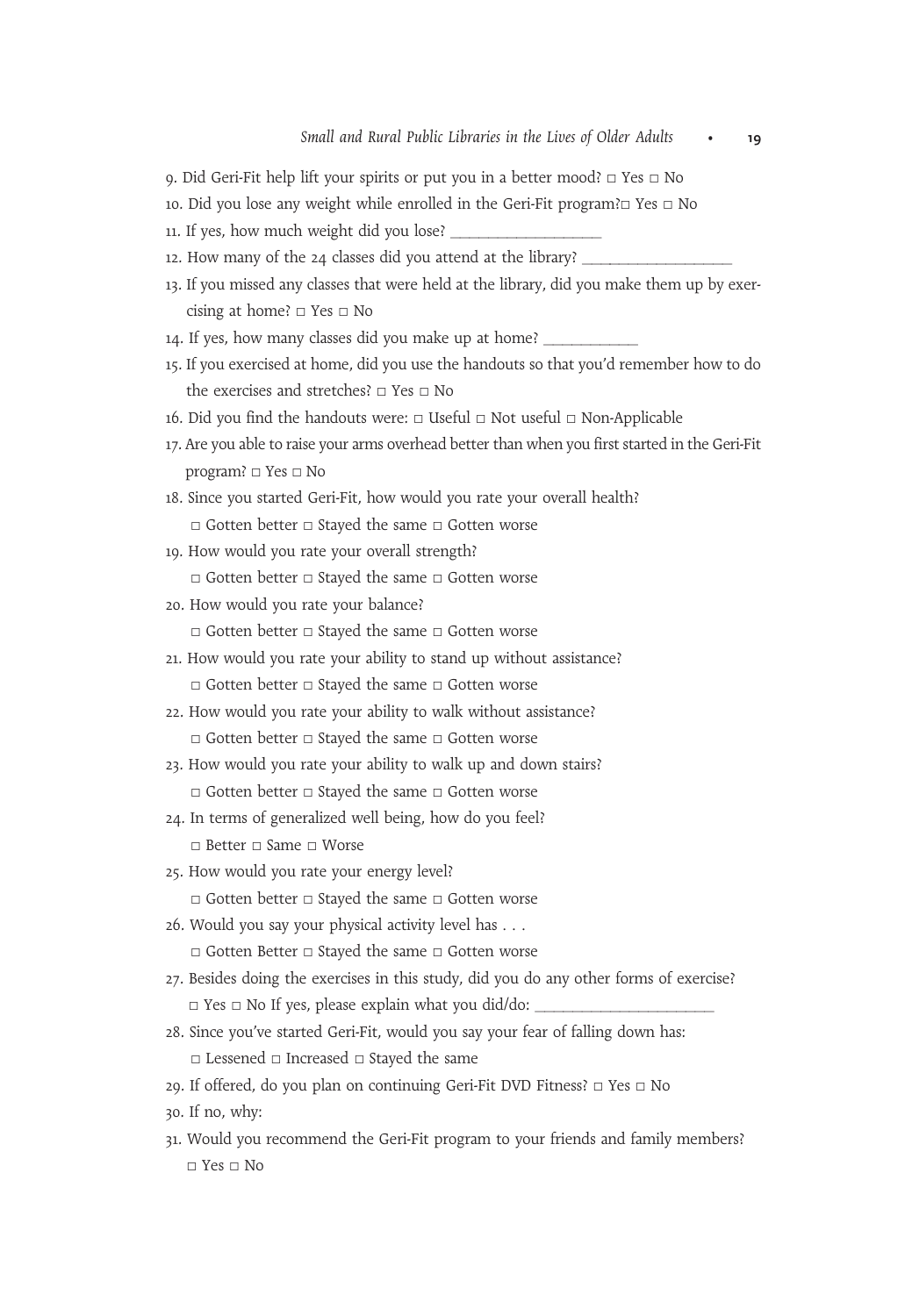32. We'd like to know of any other positive results you have seen since taking Geri-Fit: Please hand in the completed survey and Thank You for your participation!

## **References**

- Aabø, Svanhild, Ragnar Audunson, and Andreas Vårheim. 2010. "How Do Public Libraries Function as Meeting Places?" Library and Information Science Research 32 (1): 16–26.
- Administration for Community Living. 2021. 2021 Empowering Communities to Address Behavioral Health and Chronic Pain through Chronic Disease Self-Management Education Programs. https://www.grants.gov/web /grants/view-opportunity.html?oppId=329787.
- Bacsu, Juanita, Bonnie Jeffery, Sylvia Abonyi, Shanthi Johnson, Nuelle Novik, Diane Martz, and Sarah Oosman. 2014. "Healthy Aging in Place: Perception of Rural Older Adults." Educational Gerontology 40 (5): 327–37.
- Bennett-Kapusniak, Renee. 2013. "Older Adults and the Public Library: The Impact of the Boomer Generation." Public Library Quarterly 32 (3): 204–22.
- Bosch, Jean. 2019. "Program Model: Get Fit with Geri-Fit." Programming Librarian, May 2. https:// programminglibrarian.org/programs/get-fit-geri-fit.
- Brewer, Wayne, Mindy A. Patterson, and Christopher T. Ray. 2018. "Health and Wellness Programs for Older Adults." In Handbook of Rehabilitation in Older Adults, edited by Robert J. Gatchel, Izabela Z. Schultz, and Christopher Ray. Cham: Springer.
- Brim, Brianna, Stacy Fromhold, and Shannon Blaney. 2021. "Older Adults' Self-Reported Barriers to Aging in Place." Journal of Applied Gerontology. https://doi.org/10.1177/0733464820988800.
- Buckner, Stefanie, Calum Mattocks, Melanie Rimmer, and Louise Lafortune. 2018. "An Evaluation Tool for Age-Friendly and Dementia Friendly Communities." Work Older People 22 (1): 48–58.
- Campbell, Janis, Omolara Henley, Lee Jennings, Keith Kleszynski, and Dorothea Vafiadis. 2020. "Oklahoma Healthy Aging Initiative: A Rural Falls Prevention Program for Older Adults." Presented at Age  $+$  Action Virtual Conference, National Council on Aging, June 9. https://ncoa.elevate.commpartners.com /products/oklahoma-healthy-aging-initiative-a-rural-falls-prevention-program-for-older-adults.
- Casteel, Carri, Maryalice Nocera, and Carol W. Runyan. 2013. "Health Promotion and Physical Activity Programs in Senior Centers." Activities, Adaptation and Aging 37 (3): 213–23.
- Cavanagh, Mary F., and Wendy Robbins. 2012. "Baby Boomers, Their Elders, and the Public Library." Library Review 61 (8/9): 622–40.
- CDC (Centers for Disease Control and Prevention). 2009. "Healthy Places Terminology." https://www.cdc .gov/healthyplaces/terminology.htm.
- CDC (Centers for Disease Control and Prevention). 2010. "CDC Promotes Public Health Approach to Address Depression among Older Adults." https://www.cdc.gov/aging/pdf/cib\_mental\_health.pdf.
- CDC (Centers for Disease Control and Prevention). 2020. "Body Mass Index (BMI)." https://www.cdc.gov /healthyweight/assessing/bmi/index.html.
- Charbonneau, Deborah H. 2014. "Public Library Websites and Adherence to Senior-Friendly Guidelines." Public Library Quarterly 33 (2): 121-30.
- Cline, Dawn, and Madeline Jarvis. 2019. "From Movies to Meals: Senior Services and Spaces at Your Local Library." Webinar presented by Network of the National Library of Medicine, Bethesda, MD, January 23. https://nnlm.gov/class/from-movies-to-meals.
- Dalmer, Nicole, Meridith Griffin, Kaitlin Wynia Baluk, and James Gillett. 2020. "Aging in (Third) Place with Public Libraries." Public Libraries  $59(4)$ : 22–30.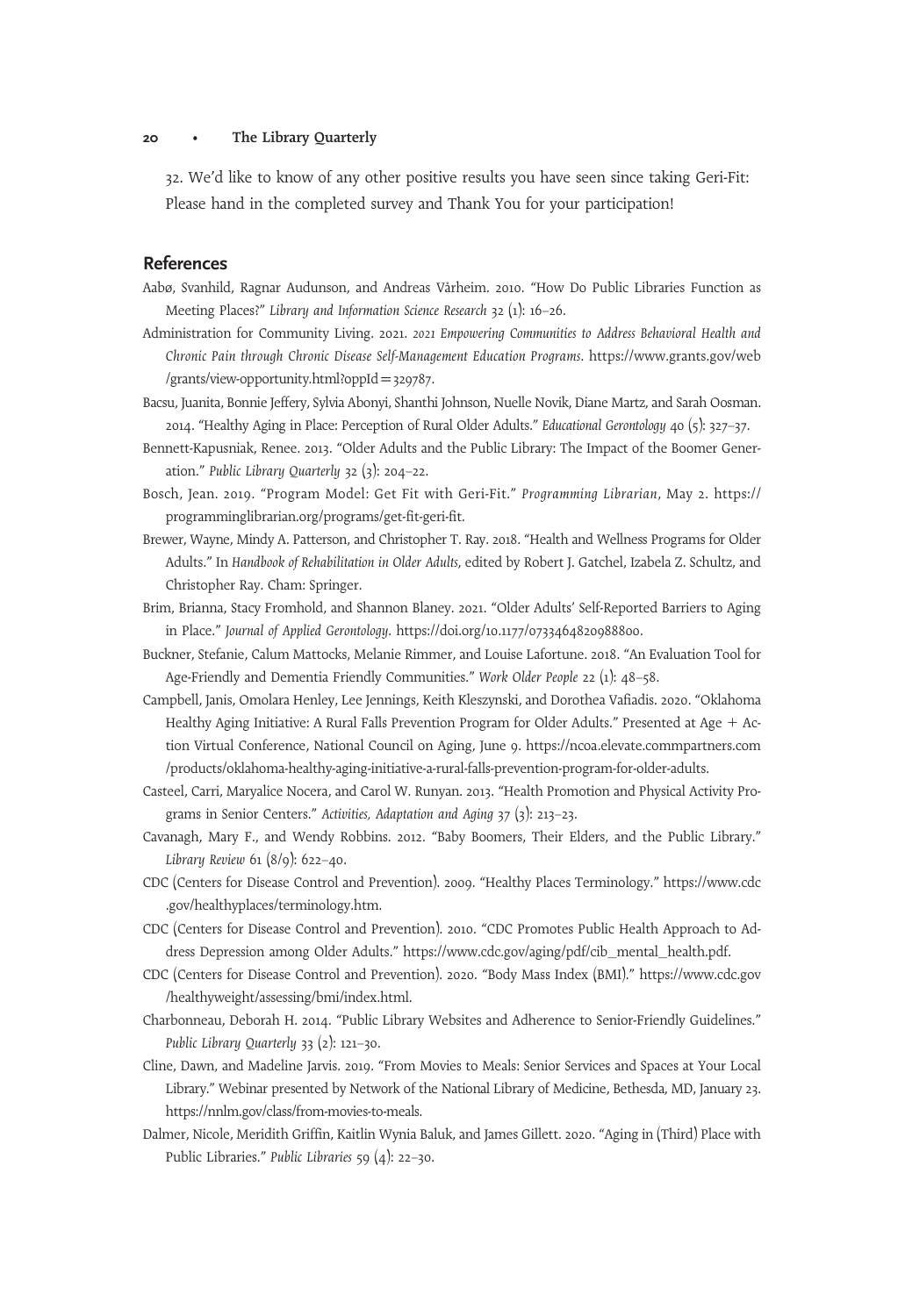- Dalmer, Nicole K. 2017. "Mind the Gap: Towards the Integration of Critical Gerontology in Public Library Praxis." Journal of Critical Library and Information Studies 1 (1): 1–23. https://ir.lib.uwo.ca/fimspub/136/.
- Decker, Emy Nelson. 2010. "Baby Boomers and the United States Public Library System." Library Hi Tech  $28(4): 605-16.$
- Farber, Nicholas, Douglas Shinkle, Jana Lynott, Wendy Fox-Grage, and Rodney Harrell. 2011. "Aging in Place: A State Survey of Livability Policies and Practices." Research Report by the National Conference of State Legislatures and the AARP Public Policy Institute. December 2011. https://assets.aarp.org/rgcenter/ppi/liv -com/aging-in-place-2011-full.pdf.
- Fisher, Francesca, Noah Lenstra, and Jean Van Ryzin. 2020. "Partnering with Public Libraries to Offer Physical Activity Programs for Older Adults." Presented at Age + Action Virtual Conference, National Council on Aging, June 9. https://ncoa.elevate.commpartners.com/products/partnering-with-public-libraries -to-offer-physical-activity-programs-for-older-adults?packages%5B%5D=42016&in\_package=42016 &sort\_byppackage\_order&ref5package&ref\_id542016%20/#tab-product\_tab\_overview.
- Fisher, Karen E., Joan C. Durrance, and Marian Bouch Hinton. 2004. "Information Grounds and the Use of Need-Based Services by Immigrants in Queens, New York: A Context-Based, Outcome Evaluation Approach." Journal of the American Society for Information Science and Technology 55 (8): 754–66.
- Fisher, Karen E., and Charles Naumer. 2006. "Information Grounds: Theoretical Basis and Empirical Findings on Information Flow in Social Settings." In New Directions in Human Information Behavior, 93–111.
- Geri-Fit. 2021. "Products, Courses, DVDs and e-Workouts Designed for the Senior Population!" https:// www.geri-fit.com/store/storeitems\_v.asp.
- Goble, Daniel J., Mason C. Hearn, and Harsimran S. Baweja. 2017. "Combination of BTrackS and Geri-Fit as a Targeted Approach for Assessing and Reducing the Postural Sway of Older Adults with High Fall Risk." Clinical Interventions in Aging 12:351–57.
- Holton, Judith A. 2007. "The Coding Process and Its Challenges." In The Sage Handbook of Grounded Theory, edited by Antony Bryant and Kathy Charmaz. Thousand Oaks, CA: Sage.
- Hughes, Cynthia. 2017. "Rural Libraries Services for Older Adults: A Nationwide Survey." Public Library Quarterly 36 (1): 43–60.
- IMLS (Institute of Museum and Library Services). 2020. Public Libraries in the United States: Fiscal Year 2017 Report. Vol. 1. Washington, DC: Institute of Museum and Library Services. https://www.imls.gov /publications/public-libraries-united-states-survey-fiscal-year-2017-volume-1.
- Johnson, Catherine A. 2012. "How Do Public Libraries Create Social Capital? An Analysis of Interactions between Library Staff and Patrons." Library and Information Science Research 34 (1): 52-62.
- Johnson, Catherine A., and Matthew R. Griffis. 2014. "The Effect of Public Library Use on the Social Capital of Rural Communities." Journal of Librarianship and Information Science 46 (3): 179–90.
- Klinenberg, Eric. 2018. Palaces for the People: How Social Infrastructure Can Help Fight Inequality, Polarization, and the Decline of Civic Life. New York: Crown.
- Landgraf, Greg. 2016. "An Aging Population Reshapes Library Services." American Libraries Magazine. May 31. https://americanlibrariesmagazine.org/2016/05/31/aging-population-reshapes-library-services/.
- Lau, Christy, and Michelle Mai. 2020. "Many Hands for Senior Health: How the Paramedics, a Non-Profit, a Hospital, and the Public Library Started a Movement." Presented at Age + Action Virtual Conference, National Council on Aging, June 9. https://ncoa.elevate.commpartners.com/products/many-hands-for -senior-health-how-the-paramedics-a-non-profit-a-hospital-and-the-public-library-started-a-movement%20.
- Lenstra, Noah, Fatih Oguz, and Courtnay S. Duvall. 2020. "Library Services to an Aging Population: A Nationwide Study in the United States." Journal of Librarianship and Information Science  $52$  (3): 738–48.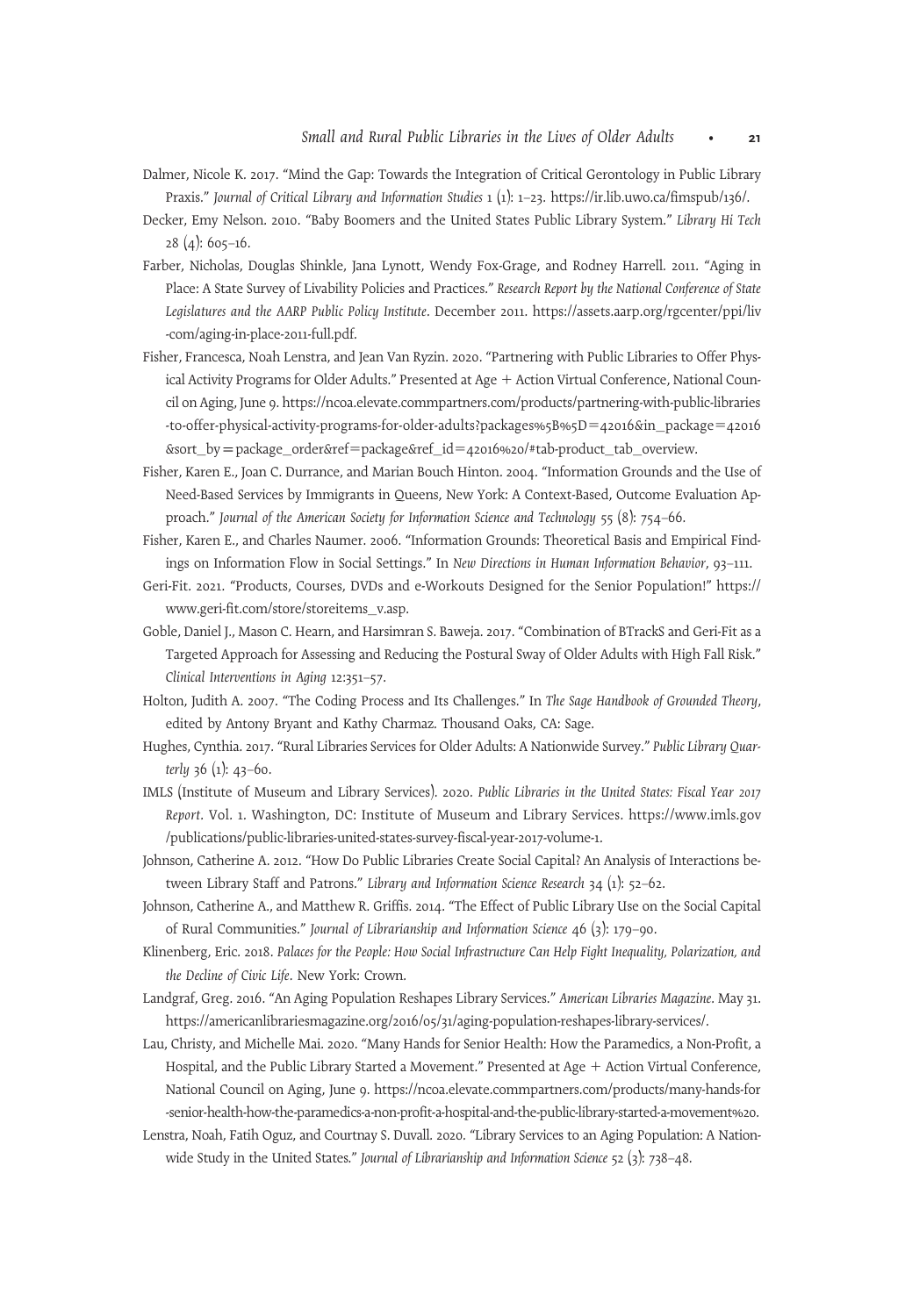- Liu-Ambrose, Teresa, Janice J. Eng, Lara A. Boyd, Claudia Jacova, Jennifer C. Davis, Stirling Bryan, Philip Lee, Penny Brasher, and Ging-Yuek R. Hsiung. 2010. "Promotion of the Mind through Exercise (PROMoTE): A Proof-of-Concept Randomized Controlled Trial of Aerobic Exercise Training in Older Adults with Vascular Cognitive Impairment." BMC Neurology 10 (14). https://doi.org/10.1186/1471-2377-10-14.
- Lo, Patrick P.C., Minying He, and Yan Liu. 2019. "Social Inclusion and Social Capital of the Shanghai Library as a Community Place for Self-Improvement." Library Hi Tech 37 (2): 197–218.
- Matz-Costa, Christina, Elizabeth P. Howard, Carmen Castaneda-Sceppa, Antonia Diaz-Valdes Iriarte, and Margie E. Lachman. 2019. "Peer-Based Strategies to Support Physical Activity Interventions for Older Adults: A Typography, Conceptual Framework, and Practice Guidelines." Gerontologist 59 (6): 1007-16.
- NCOA (National Council on Aging). 2020. Age + Action 2020 Virtual Conference Agenda. https://ncoa.elevate .commpartners.com/.
- NIA (National Institute on Aging). 2018. Partnering with Public Libraries to Offer Exercise Activities for Older Adults Toolkit. https://web.archive.org/web/20210109013428/https://www.nia.nih.gov/health/partnering-public -libraries-offer-exercise-activities-older-adults-toolkit.
- National Institutes of Health. 2020. "Your Healthiest Self: Wellness Toolkits." https://www.nih.gov/health -information/your-healthiest-self-wellness-toolkits.
- OCLC and American Library Association. 2018. From Awareness to Funding: Voter Perceptions and Support of Public Libraries in 2018. https://www.oclc.org/content/dam/oclc/reports/awareness-to-funding-2018/2018 \_From\_Awareness\_to\_Funding\_Report.pdf.
- O'Rourke, Hannah M., Laura Collins, and Souraya Sidani. 2018. "Interventions to Address Social Connectedness and Loneliness for Older Adults: A Scoping Review." BMC Geriatrics 18 (1): 1–13.
- Perry, Claudia A. 2014. "Information Services to Older Adults: Initial Findings from a Survey of Suburban Libraries." Library Quarterly 84 (3): 348-86.
- Prigoda, Elena, and Pamela J. McKenzie. 2007. "Purls of Wisdom: A Collectivist Study of Human Information Behaviour in a Public Library Knitting Group." Journal of Documentation 63 (1): 90–114.
- Rosenwohl-Mack, Amy, Karen Schumacher, Min-Lin Fang, and Yoshimi Fukuoka. 2020. "A New Conceptual Model of Experiences of Aging in Place in the United States: Results of a Systematic Review and Meta-ethnography of Qualitative Studies." International Journal of Nursing Studies 103:103496. https://doi.org/10.1016/j.ijnurstu.2019 .103496.
- Sabo, Robin M. 2017. "Lifelong Learning and Library Programming for Third Agers." Library Review 66 (1/2): 39–48.
- Shi, Yanxia, and Lili Luo. 2020. "Meeting Chinese Older Adults' Health Information Needs: The Role of Public Libraries." Library Quarterly 90 (3): 332-48.
- Sikes, Scott. 2020. "Rural Public Library Outreach Services and Elder Users: A Case Study of the Washington County (VA) Public Library." Public Library Quarterly 39 (4): 363–88.
- Tzeng, Huey-Ming, Udoka Okpalauwaekwe, and Chang-Yi Yin. 2019. "Older Adults' Suggestions to Engage Other Older Adults in Health and Healthcare: A Qualitative Study Conducted in Western Canada." Patient Preference and Adherence 13:331–37.
- US Census Bureau. 2019. "American Community Survey 5-Year Data (2009–2019)." https://www.census.gov /data/developers/data-sets/acs-5year.html.
- Vårheim, Andreas. 2014. "Trust in Libraries and Trust in Most People: Social Capital Creation in the Public Library." Library Quarterly 84  $(3)$ : 258–77.
- Wiegand, Wayne A. 2015. Part of Our Lives: A People's History of the American Public Library. Oxford: Oxford University Press.